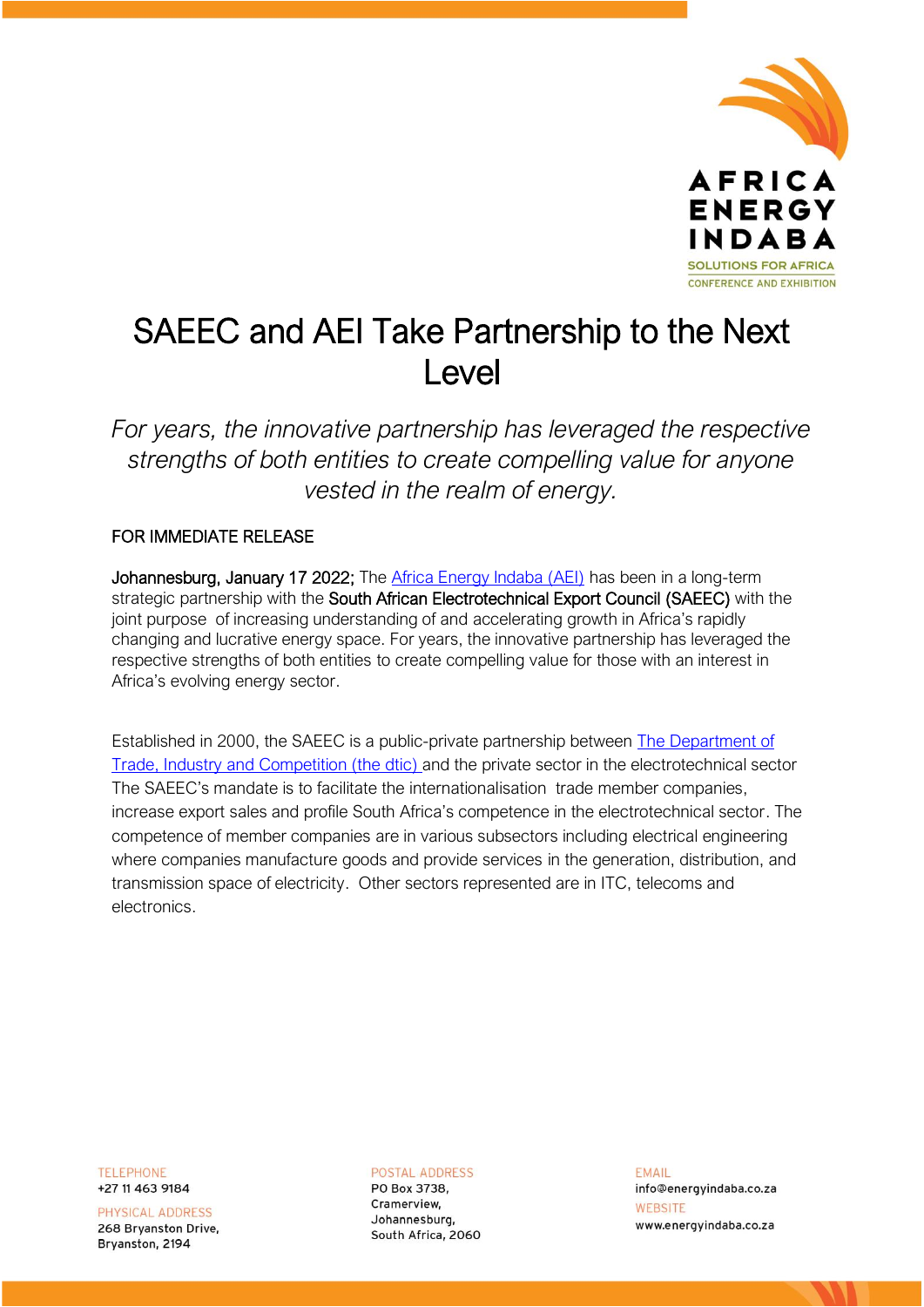

SAEEC member companies have a proven track record of providing a wide range of electricity infrastructure products and services across Africa. They are highly regarded as solution providers for power and telecommunications infrastructure projects across the continent. South African firms conform to global standards and are partners of choice in enabling Africa to meet the continent's needs.

Ms. Chiboni Evans, Chief Executive Officer, SAEEC remarks, "The SAEEC has long been an advocate of Africa looking within itself to develop solutions for African challenges and it is my hope that the thought leaders and decision makers from the various African energy agencies and utilities the programs and events to be presented during Africa Energy Indaba 2022 to deliberate on issues, challenges and accomplishments in Africa's Energy sector. As African's the response we present to resolve to Africa's energy deficit must always reflect the underlying socio developmental impact of energy access and the need for reliable and sustainable energy generation to allow for accelerated industrial and economic growth."

Evans adds, "The South African Electrotechnical Export Council, as Trade Association Partner at AEI, looks forward to engaging with all delegates and participants. We are profiling a significant number of companies drawn from our membership base. We will also this year have a focus on Renewable Energy companies, particularly the Small Medium and Micro Enterprises that have supported major wind and solar projects through the supply of components and the rendering of maintenance and other engineering services"

Africa's Energy infrastructure build will be primarily focussed on renewables. The African Development Bank (AfDB) estimates that an average annual investment of 29-39 billion USD until 2025 is required to realise it's New Deal on Energy for Africa. This investment is required to build infrastructure covering generation, inter-connectors, transmission and distribution (T&D), mini-grids and off-grid access options.

The priority during AEI 2022 will be to showcase our nation's renewable energy competencies and present these as a model for the rest of Africa. We see South Africa as a key player in the infrastructure development required to drive the energy transition on the Continent.

AEI's principal focus is to define and promote the African energy agenda through development, deal-making, and private sector participation. Moreover, the summit will facilitate discussions around the energy transition and engage African energy sector leaders with the most forceful conversation and solutions for the future. AEI 2022 presents a unique and interactive networking experience in which international energy stakeholders can assemble and participate in the continent's transformation. The conference will transpire with the steadfast support from prominent African and global industry leaders, and will ultimately be geared towards expanding opportunities across Africa.

**Ends** 

About Africa Energy Indaba

*Africa Energy Indaba*